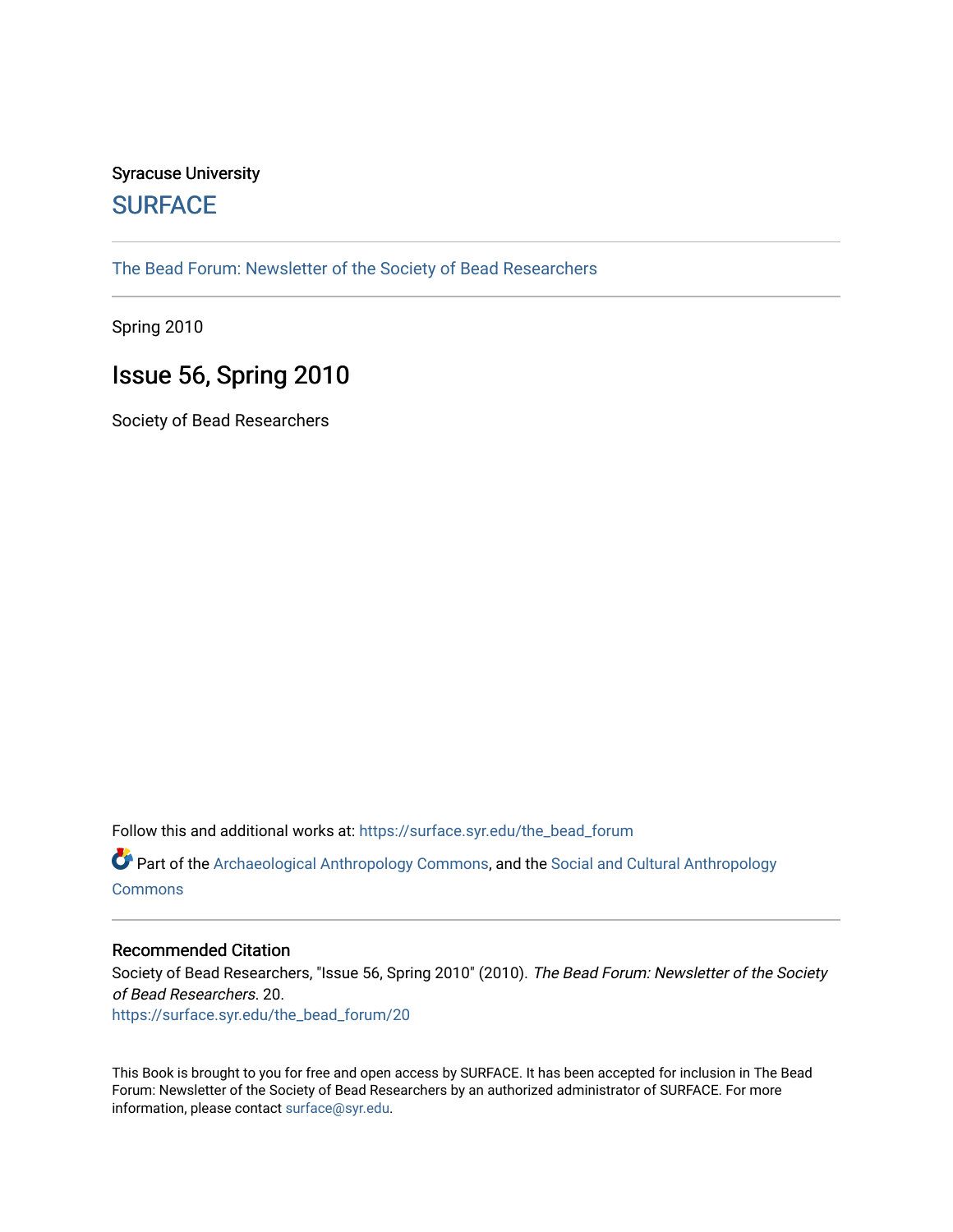

# THE BEAD FORUM

**Newsletter of the Society of Bead Researchers** 

**Issue 56** Spring 2010

# **The Application of X-Ray Fluorescence (XRF) Spectrometry in the Characterization of Glass Degradation in Beaded African Art**

**Maria Fusco and Robert J. Speakman**

*The utility of X-ray fluorescence spectrometry in the study of stable and degraded glass as well as coatings applied to ethnographic costume is discussed. South African Ndebele costume and ceremonial regalia were studied from the collection of the National Museum of African Art, Smithsonian Institution, as part of a larger condition survey of the entire beaded collection. The susceptibility of certain types (i.e., colors) of glass beads was noted as well as the presence of a potentially indigenously applied coating which appeared to interact chemically with unstable glass beads. Potentials and limitations of XRF in glass compositional analyses, coating identification and detection of pesticide residue on ethnographic art are discussed.*

I<sub>(N)</sub> n 2009, a study was undertaken of beaded costume and sculpture at the Smithsonian Institution's National Museum of African Art (NMAfA). The project's goal was to document the conservation issues particular to African beaded art as evidenced in one major collection. To our knowledge there has been no large-scale investigation of bead degradation specific to African art. Most conservation-related literature focuses on Native American and western beaded art and costume (e.g., Fenn 1987; Carroll and McHugh 2001; Lougheed 1986; Sirois 1999).

The NMAfA collection is comprised of more than 10,000 objects, over 500 of which are beaded. The study focused exclusively on beaded costume and sculpture, ignoring sparsely beaded objects such as wooden sculptures adorned with bead necklaces. The overall condition of the NMAfA beaded collection was assessed. The stability of glass beads was of particular interest given that beads are known to have problems in other collections. It was a priority to note trends in the susceptibility of certain object types, material combinations, or amongst cultural groups.

Three hundred and forty-four pieces of beaded sculpture and costume from 24 different African

cultures were condition surveyed. Trends in degradation were documented both in the stability of certain component parts and amongst cultural groups. Substrates and stringing mechanisms were generally stable. In contrast, glass degradation posed a distinct problem: 17% of the surveyed glass beaded collection exhibited glass deterioration. Furthermore, it was found that the majority of these deteriorating objects (78%) originated from two African regions — two cultural groups in Cameroon (the Bamum and Mandara Mountain groups) and the Ndebele of South Africa.

*Continued on page 3*

**IKI** 

**Figure 1. Ndebele** *Mapoto***, a married woman's apron (Photo: Franko Khoury, National Museum of African Art Accession # 83-12-61, Smithsonian Institution).**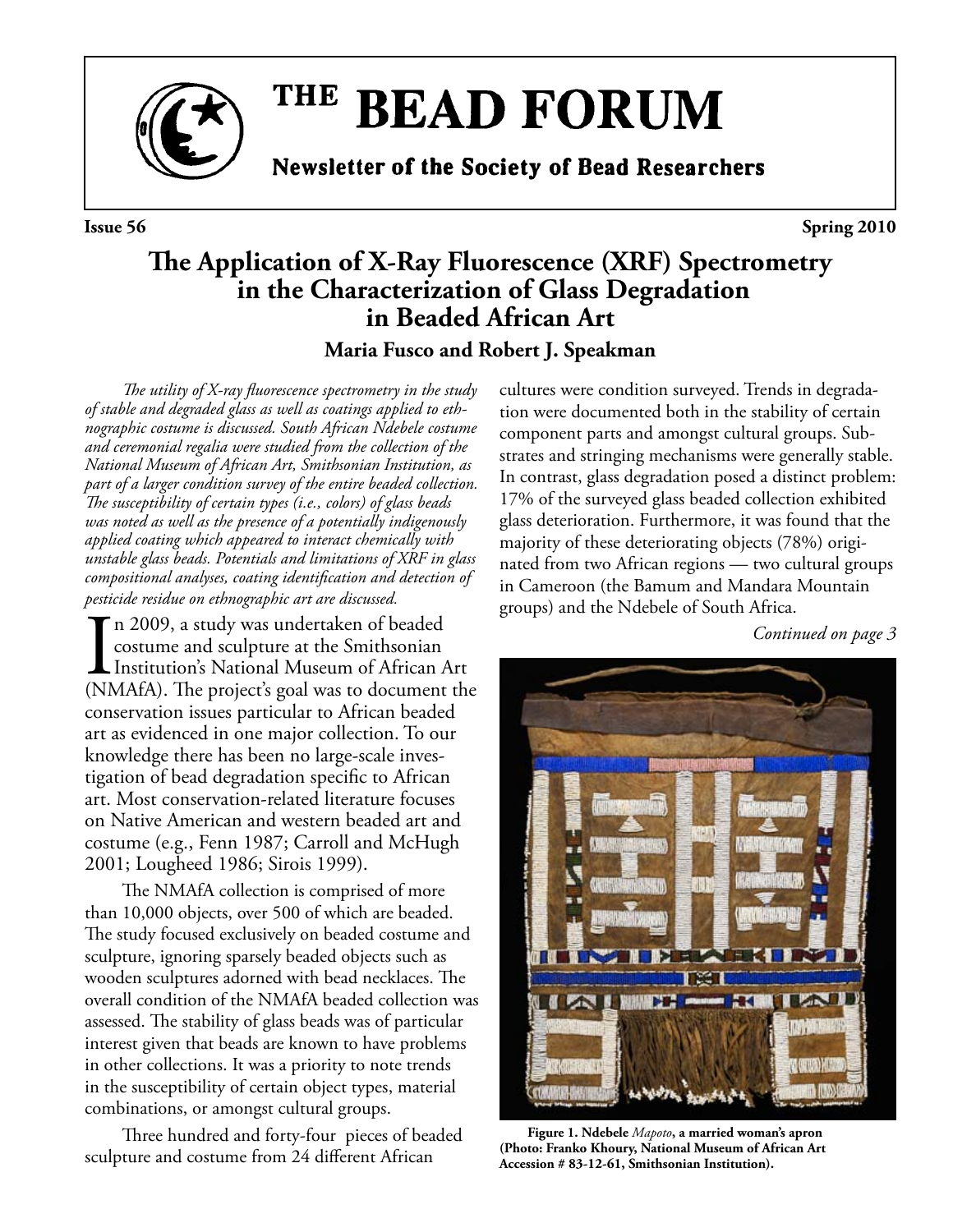# **Message from Our President**

As an archaeologist, I hear certain questions over and over again about glass beads from archaeological sites: Where was the bead made? How old is it and how was it made? These questions are universal for those of us who study beads and they also pertain to beads and beadwork on objects and to beads that were made recently. These are often the first questions for those of us who are interested in the history of beads. One approach to answering these questions is to look at the chemical composition of a bead. The comparative chemical study of many beads can provide information on the origin, date, manufacture, and preservation of glass beads. Glass, in general, is made by melting sand, flux, colorants, and opacifiers, each of which has distinct chemical properties. Chemical studies were once conducted primarily via Neutron Activation Analysis that required making a glass bead temporarily radioactive. In the last few years, Laser Ablation-Inductively Coupled Plasma-Mass Spectrometry has become a commonly used technique. In this approach, a laser vaporizes a barely visible, pin-sized sample on the surface of the glass. The composition of the vaporized glass is then read with a mass spectrometer. More recently, a number of individuals have begun using portable x-ray fluorescence (XRF) instruments to analyze the x-rays that are bounced off of the glass. An XRF study on beads from ethnographic objects is in this issue of *The Bead Forum*. Each technique has its strengths and limitations and they differ in precision and in the number of chemical elements that can be detected. As these techniques become more common it is likely that there will be major strides in understanding glass bead chemical compositions. Based on bead chemistry we may be able to study many aspects of beads, including the chemical signature of manufacture in a particular geographic area, and we may find that the chemical composition of beads varies temporally and can be used to help determine the age of beads.

> Sincerely, —Bill Billeck, President

| <b>Officers and Others</b>                                                                                                                | <b>Table of Contents</b>                                               |
|-------------------------------------------------------------------------------------------------------------------------------------------|------------------------------------------------------------------------|
| President: Bill Billeck, Department of Anthropology, National Museum of<br>Natural History, Smithsonian Institution, BILLECKB@si.edu      | The Application of X-Ray                                               |
| Journal Editor: Karlis Karklins, former Head of Material Culture<br>Research, Parks Canada, karlis4444@gmail.com                          | Fluorescence (XRF)<br>Spectrometry in the<br>Characterization of Glass |
| Secretary/Treasurer: Alice Scherer, Founder, Center for the Study of<br>Beadwork, alice@europa.com                                        | Degradation in Beaded<br>African Art1                                  |
| <b>Bead Forum Editor:</b> Laurie Burgess, Associate Chair, Department<br>of Anthropology, National Museum of Natural History, Smithsonian | Society News3                                                          |
| Institution, BURGESSL@si.edu<br><b>Bead Forum Design, Layout and Mailing: Alice Scherer</b>                                               | Treasurer's Summary<br>Report for 20094                                |
| Journal Layout and Printing Preparation: David Weisel                                                                                     | Proposed 2010 Budget5                                                  |
| Finance Committee: Joan Eppen and Lois Rose Rose                                                                                          | Exhibitions/Conferences13                                              |
| Editorial Advisory Committee: Laurie Burgess (chair), Christopher<br>DeCorse, and Marvin T. Smith                                         | Selected Publications13                                                |
| Publications Committee: Karlis Karklins (chair), Alice Scherer, and<br>Margret Carey                                                      | Article Submission<br>Guidelines14                                     |
| Society of Bead Researchers, PO Box 13719, Portland, OR 97213                                                                             |                                                                        |

**http://www.beadresearch.org**

# **Table of Contents**

| ission |  |
|--------|--|
| .      |  |
|        |  |
|        |  |
| C/S    |  |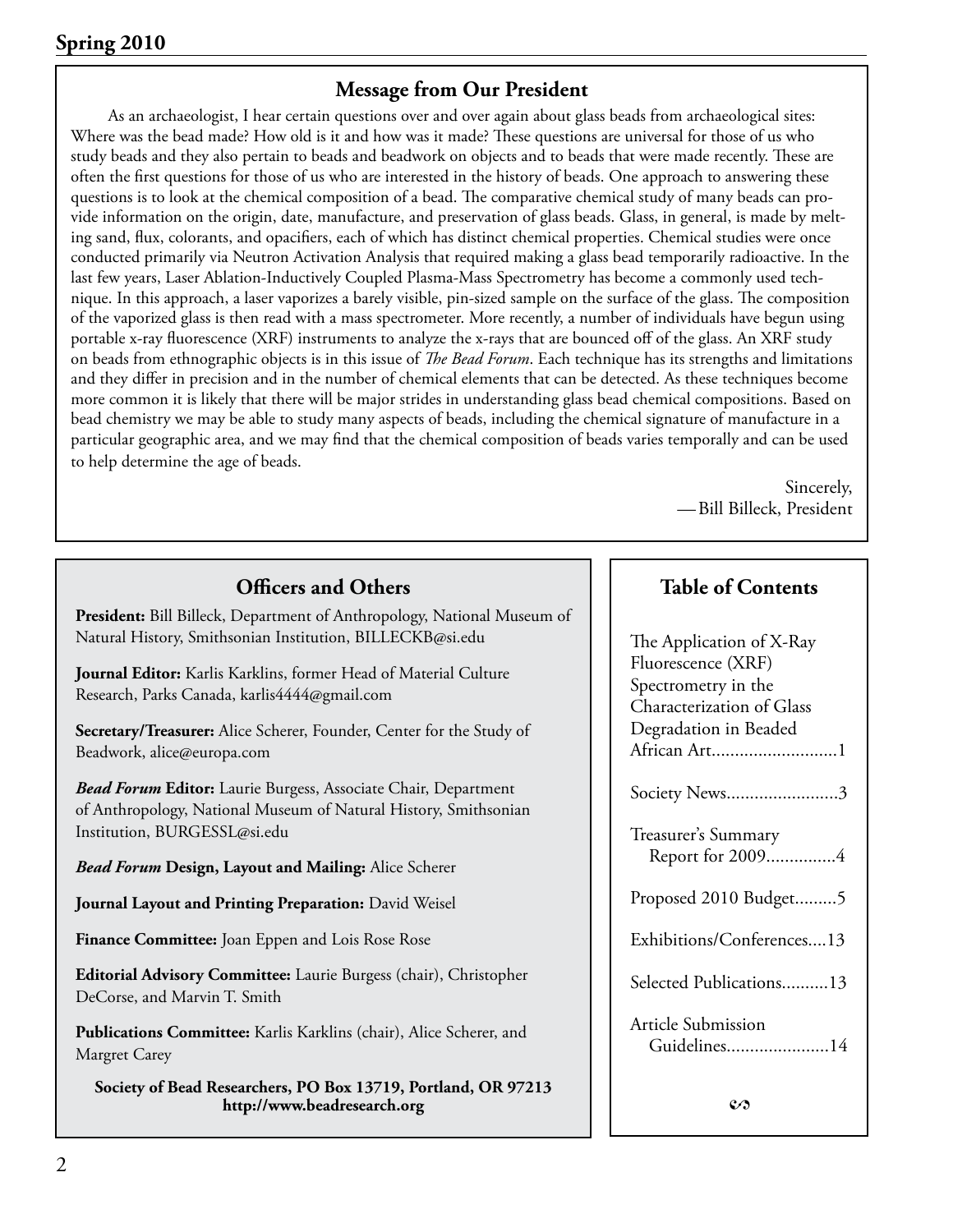# **Society News**

## **SBR Annual Business Meeting Minutes - January 2010**

Annual business meeting notes will be published in the Autumn 2010 *Bead Forum* since a formal meeting was not held at the January Society for Historical Archaeology conference held at Amelia Island, Florida. The board will hold a telephone conference call or email annual meeting some time this summer.

#### $c<sub>2</sub>$

SBR Journal editor Karlis Karklins has a new email address: karlis4444@gmail.com.

#### *2*

Also, please note the Society has a new website and new web address at www.beadresearch.org. Please visit our new website and let us know what you think.

#### *2*

#### *Continued from page 1*

For this paper, elemental analysis using X-ray fluorescence (XRF) spectrometry on a study set of eleven Ndebele objects at the Smithsonian Institution's Museum Conservation Institute in Suitland, Maryland, is described. Information presented here relates to the potential and limitations of XRF spectrometry in the study of deteriorated glass trade beads, particularly in their identification (e.g., type of glass, presence of additives) and the interaction of degradation products with an organic coating, identified on the beads as fatty acids by Fourier transform infrared (FTIR) spectroscopy.

#### **Overview of Glass Composition and Degradation**

Historic glass is known to be susceptible to degradation (Clark, Pantano and Hench 1979; Davison and Newton 2003; Koob 2006; Römich 1999). Historic glass has an amorphous silica  $(SiO<sub>2</sub>)$  structure. Each silicon atom is surrounded by four oxygen atoms, which forms the lattice network. This lattice is interrupted by the inclusion of alkali, alkaline earth, or lead oxide modifiers, i.e., fluxes, which are added to lower silica's melting point to a workable range. The physical inclusion of these oxides weakens the silica lattice.

 For a deteriorating alkali glass object, the surface is alkali flux poor and silica rich. Alkali ions (e.g.,

For those of you who still receive the hardcopy version of this newsletter, please consider switching to the electronic version instead. This will allow you to receive the newsletter in color rather than black and white. Plus, in the electronic version, the images can be enlarged to get a better sense of the image details. If you would like to receive the newsletter electronically, contact alice@europa.com.

### $\mathcal{C}$

William Billeck's term as SBR president ends on December 31, 2010. He has agreed to run for a second term. If you are interested in running or would like to submit a nomination, please contact Karlis Karklins (karlis4444@gmail.com). The nominee must be a member of the Society in good standing. The term for the position is three years. Ballots for the presidential election will be mailed with the fall *Bead Forum*.

sodium, potassium) are hygroscopic, that is they have a high affinity for water (in both vapor and liquid form) and prefer to migrate out of the glass matrix and dissolve into an aqueous solution on the surface of the glass, forming liquid droplets (hence the term "weeping glass"). The migration of the alkali flux out of the glass is accelerated in an environment with high relative humidity. Since this is an ion exchange process, the alkali ions are replaced by hydrogen ions in the silica lattice. The replacement of larger alkali metal ions with smaller hydrogen ions causes the surface to contract and weaken. Cracking and pitting of the upper surface layer exposes more glass to moisture, continuing the deterioration process. Once the alkali ions leave the glass matrix, they can react with atmospheric pollutants to form salts on the glass surface such as carbonates, formates, sulfates, chlorides, acetates and nitrates (Kunicki-Goldfinger 2008; Sirois 1999). To prevent the alkali ion migration, a stabilizer can be added; often it is lime (CaO). However, the effectiveness of the stabilizer is dependent on both the concentration of the stabilizer and the alkali flux; the stabilizer is ineffective if its concentration is too low (<4%) or if the alkali oxide concentration in the glass is too high (>20%) (Sirois 1999).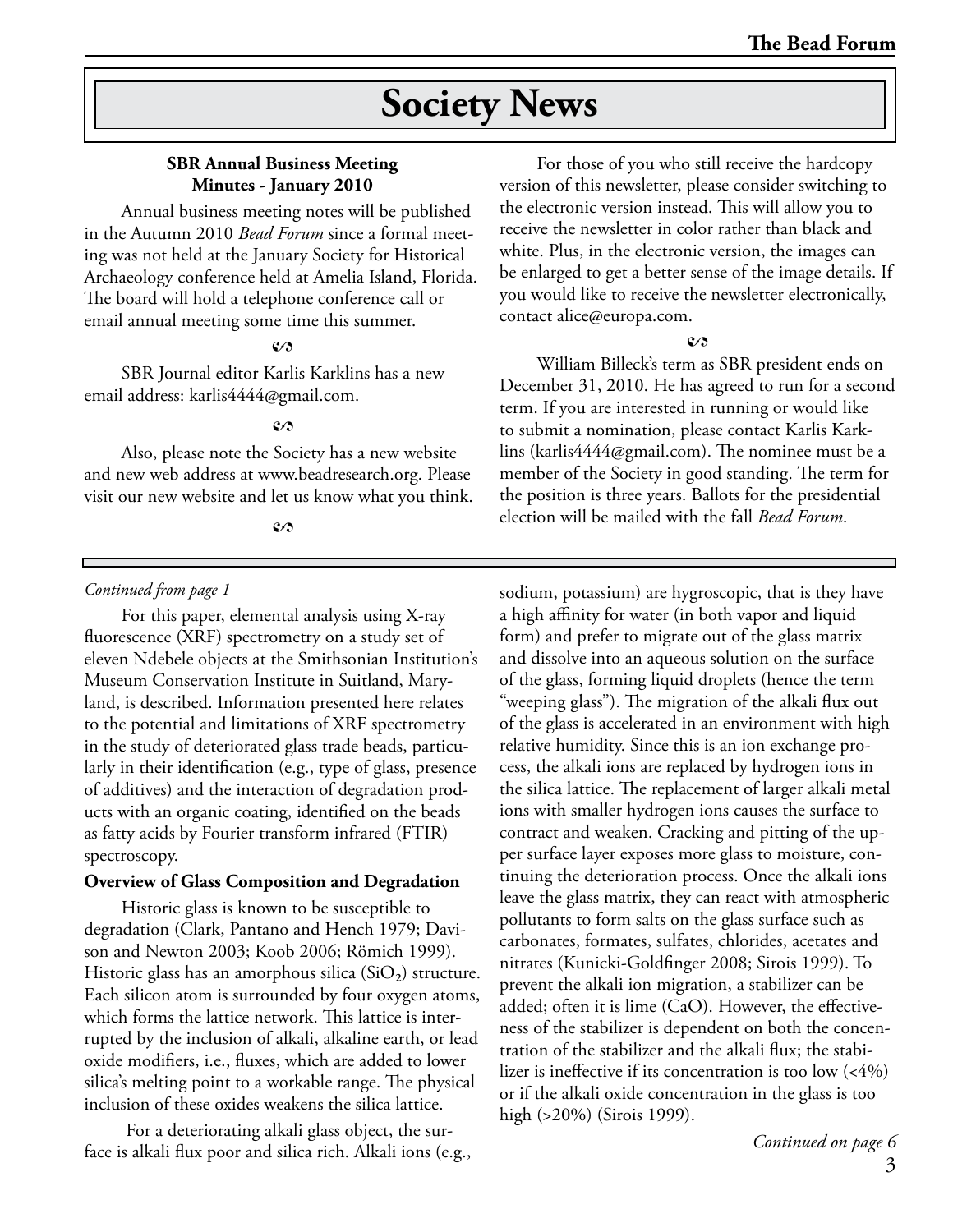# SBR Treasurer's Summary Report for 2009

| Opening balance as of January 1, 2009                  |          |          | \$37,086.04 |
|--------------------------------------------------------|----------|----------|-------------|
| <b>INCOME</b>                                          |          |          | \$8,026.40  |
| Annual dues                                            |          |          |             |
| Individual-North America                               | 1,470.00 |          |             |
| Individual-Overseas                                    | 450.00   |          |             |
| Sustaining                                             | 180.00   |          |             |
| Patron                                                 | 150.00   | 2,250.00 |             |
| <b>Publication Sales</b>                               |          |          |             |
| Journal                                                | 4,856.45 |          |             |
| Newsletter                                             | 219.00   | 5,075.45 |             |
| <b>Investment Income</b>                               |          |          |             |
| Interest Wells Fargo Money Market Acct.                |          | 24.02    |             |
| <b>Contributions and Donations</b>                     |          | 17.50    |             |
| Miscellaneous                                          |          |          |             |
| Prepaid postage, Pay Pal Fees, Credits, Reimbursements |          | 659.43   |             |
| <b>EXPENSES</b>                                        |          |          | \$9,811.80  |
| Journal Production                                     |          |          |             |
| Image Rental ROM (one time fee)                        | 66.00    |          |             |
| Layout                                                 | 779.40   |          |             |
| Printing                                               | 5,386.49 | 6,231.89 |             |
| Newsletter Production (2 issues)                       |          |          |             |
| Printing                                               |          | 188.95   |             |
| Postage/Shipping                                       |          |          |             |
| Journal                                                | 913.48   |          |             |
| Newsletter                                             | 123.20   |          |             |
| General orders                                         | 526.70   | 1,563.38 |             |
| Website Domain and Hosting                             |          | 59.07    |             |
| Office Expenses (stationery, supplies, long distance)  |          |          |             |
| Secretary/Treasurer                                    | 159.74   |          |             |
| Journal office expenses                                | 25.83    | 185.57   |             |
| Miscellaneous                                          |          |          |             |
| SHA Conference Book Room Table Fee                     | 300.00   |          |             |
| Oregon Business filing fees                            | 60.00    |          |             |
| Bank, PayPal charges, and refunds                      | 222.94   |          |             |
| Donation to Bead Museum                                | 1,000.00 | 1,582.94 |             |
|                                                        |          |          |             |

Closing balance as of December 31, 2009 \$35,300.64

— Respectfully submitted, Alice Scherer, Secretary/Treasurer (March 31, 2010)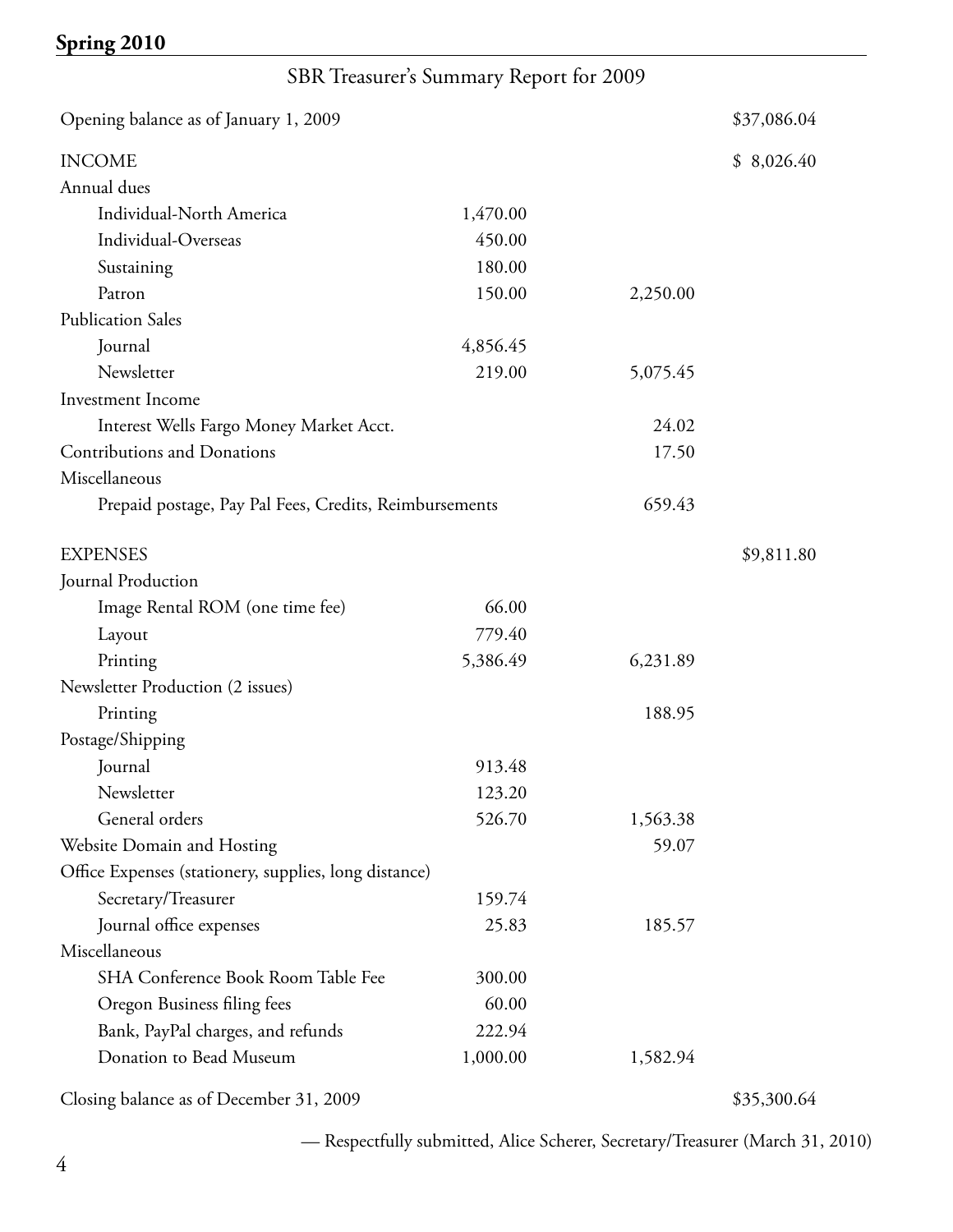# Proposed SBR Budget for 2010

| Opening Balance as of January 1, 2010       |       |       | \$35,300.64 |
|---------------------------------------------|-------|-------|-------------|
| <b>INCOME</b>                               |       |       | \$8,900.00  |
| <b>Annual Dues</b>                          |       |       |             |
| Individual-North America                    | 1,500 |       |             |
| Individual-Overseas                         | 500   |       |             |
| Sustaining                                  | 200   |       |             |
| Patron                                      | 300   |       |             |
| Benefactor                                  | 300   | 2,800 |             |
| <b>Publication Sales</b>                    |       |       |             |
| Journal                                     | 5,000 |       |             |
| Newsletter                                  | 300   | 5,300 |             |
| Investment Income                           |       | 100   |             |
| Contributions and Grants                    |       | 200   |             |
| Prepaid Postage and PayPal fees             |       | 450   |             |
| <b>EXPENSES</b>                             |       |       | \$9,275.00  |
| Journal Production (1 Issue)                |       |       |             |
| Layout                                      | 750   |       |             |
| Printing                                    | 5,400 | 6,150 |             |
| Newsletter Production (2 issues)            |       |       |             |
| Printing                                    |       | 190   |             |
| Website domain and hosting                  |       | 75    |             |
| Postage/Shipping                            |       |       |             |
| Journal                                     | 920   |       |             |
| Newsletter                                  | 125   |       |             |
| General order shipping                      | 600   | 1,645 |             |
| Office Expenses (stationery, supplies)      |       |       |             |
| Secretary/Treasurer                         | 200   |       |             |
| Journal Editor                              | 400   |       |             |
| Newsletter Editor                           | 30    | 630   |             |
| Miscellaneous                               |       |       |             |
| 2010 SHA Conf. Book Room Table Fee          | 300   |       |             |
| Bank, PayPal charges, refunds               | 225   |       |             |
| Oregon Business filing fees                 | 60    | 585   |             |
| Anticipated Balance as of December 31, 2010 |       |       | \$34,925.64 |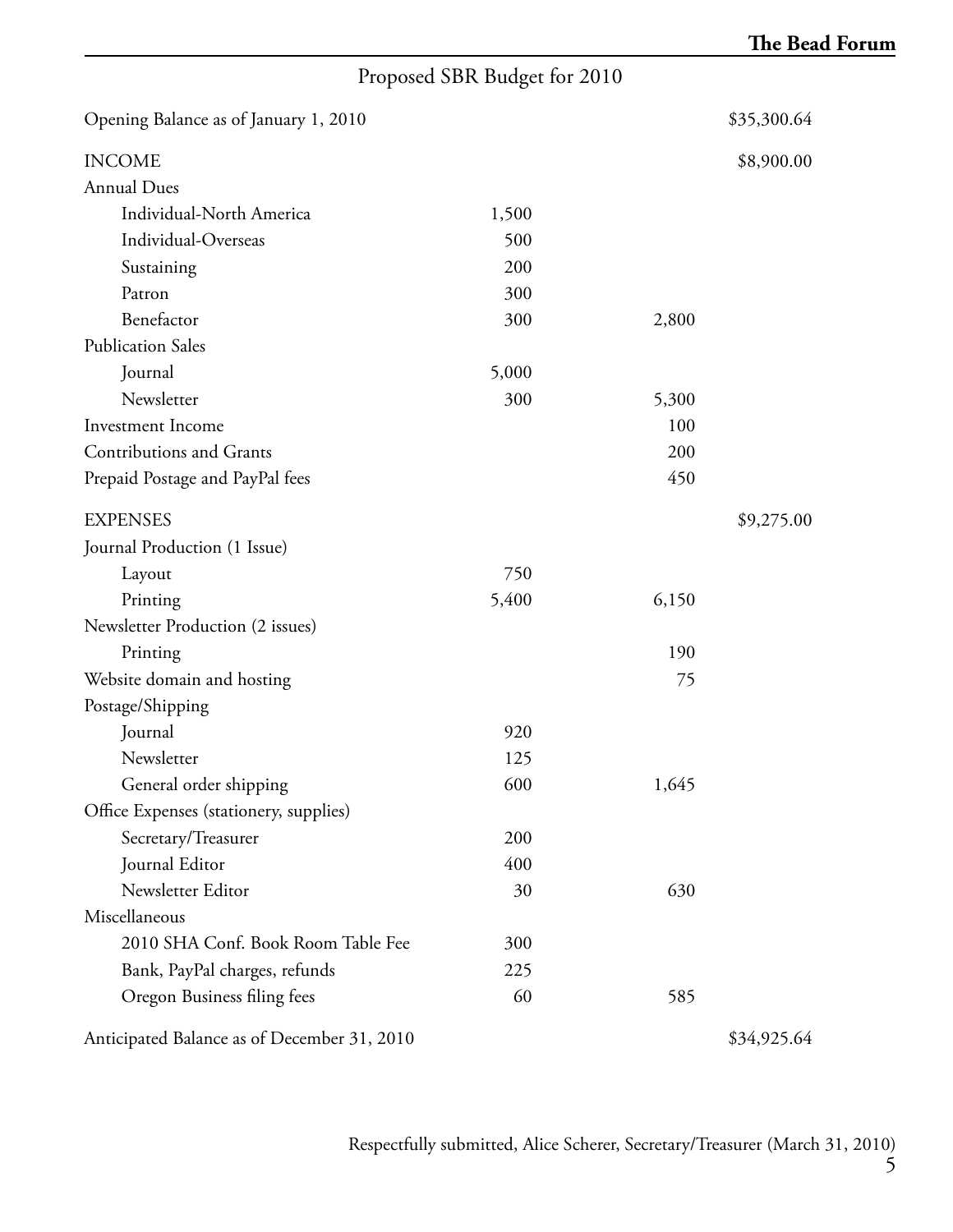# *Continued from page 3*

Degrading glass beads in particular have been studied with a focus on Native American and western costume collections. In these studies, classic glass degradation mechanisms were identified, such as the loss of flux components manifested in chemically depleted subsurface layers and physically weakened surface layers (Sirois 1999). Salts also formed on the glass surface (e.g., potassium and sodium carbonates, sulfates and chlorides) (Lougheed 1986; Sirois 1999). Surface salts were found to react further with dressings or tannins in the leather to form potassium fatty acid salts (soaps) on leather-bound Native American beadwork (Fenn 1987).

Although studies of the degradation of glass beaded objects are predominantly based on Native American and western costume collections, we expect African beaded objects to undergo similar deterioration processes described above. One reason is that even though African cultural groups are distinct and geographically distant from Native American and western groups, beginning in the 19th and early 20th centuries when there was a great deal of exploration and colonization, it is highly probable that 1) glass beads were obtained from the same European (e.g., Carey 1986; Labelle 2005; Northern 1975), and/or Asian (e.g., Burgess and Dussubieux 2007; Ross 1990) manufacture and distribution centers that supplied beads to the Americas, or (2) that glass beads used in African beaded art (and/or manufactured in Africa) were produced using similar recipes to those used elsewhere and hence subject to the similar deterioration processes.

However, even if the beads from an African cultural group are similar in composition or imported from the same sources as the Native American group and/or the west, the materials in contact with the beads could be different and unique to Africa. The substrates and stringing mechanisms are often, but not always, indigenously or locally produced and may introduce culturally-specific pigments, dressings and other applied materials that affect the degradation process of the beads. The significance of the object and/or its use may introduce unique materials as well. Thus, information gathered on glass degradation of Native American or western beaded art may not necessarily apply to African beaded art.

## **Study Set: Ndebele Art Objects**

Degradation of the glass beads was a distinct problem amongst the Ndebele objects in the NMAfA collection; almost one-third of those studied displayed

bead degradation to some degree. These objects included mid-to-late twentieth-century costume, jewelry and ceremonial regalia (Figure 1). Fields of multi-colored opaque and translucent glass beads covered the majority of leather and cotton substrates; jewelry was without substrate.



**Figure 2. Cotton canvas substrate bearing a thin, crystalline coating (Photo: Mel Wachowiak and Maria Fusco, Museum Conservation Institute, Smithsonian Institution).**

This paper focuses on analysis of the Ndebele objects that have degrading glass beads, some that appeared to be coated. A greasy coating was found on many pieces of costume, jewelry and ceremonial regalia (e.g., women's pelvic aprons, children's breastplates, pendants and a ceremonial staff). The coating did not appear to be associated with a leather dressing given that it was found on cotton canvas and cotton knit objects as well as beaded jewelry with no substrate (Figure 2 and Figure 3). This coating was not only found on the substrates but also appeared to have been applied directly to the beads.



**Figure 3. Leather substrate bearing a thin, crystalline coating (Photo: Mel Wachowiak and Maria Fusco, Museum Conservation Institute, Smithsonian Institution).**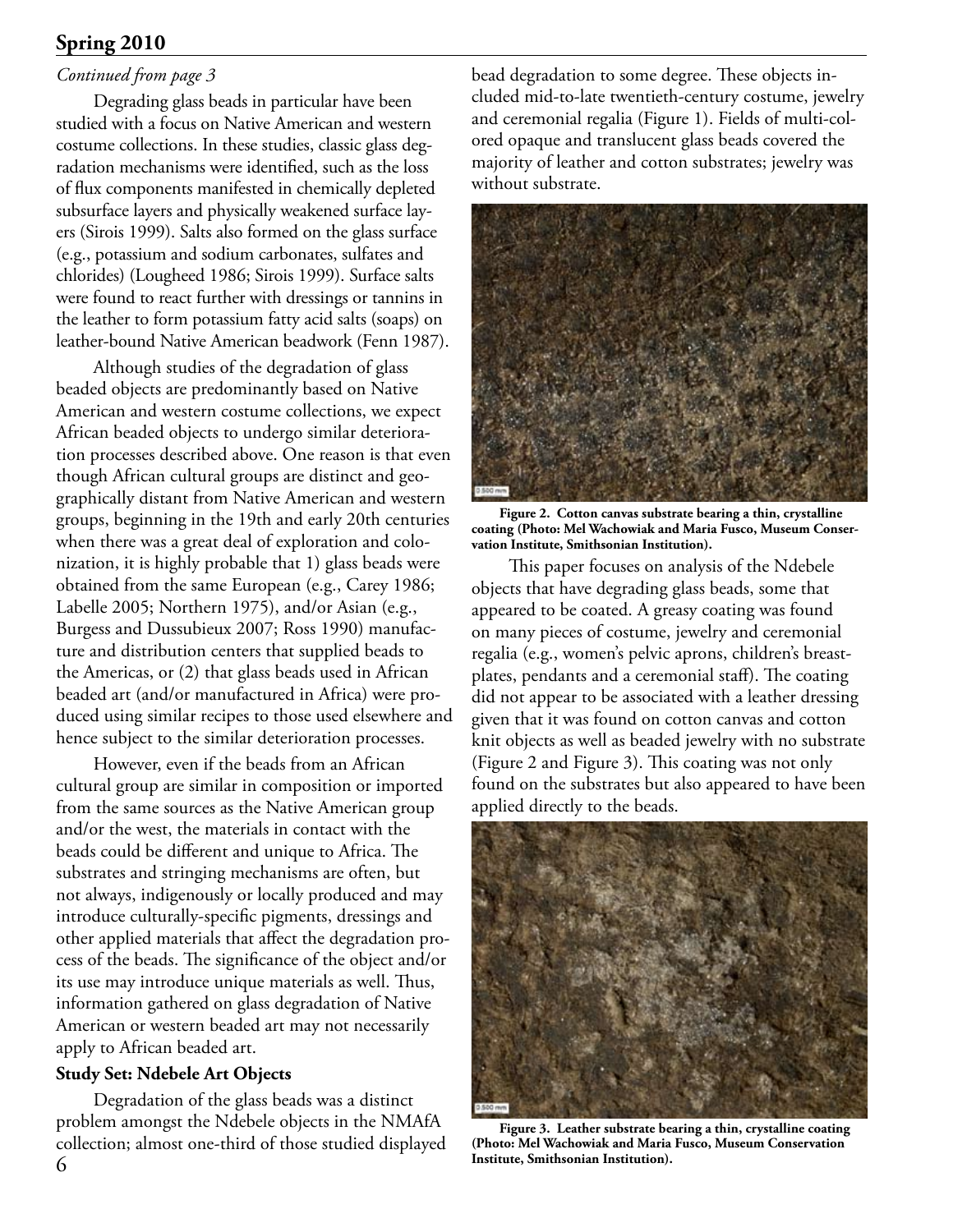

**Figure 4. Stable glass bearing a thin "sugary" coating. Qualitative glass compositional analyses were undertaken with µ-XRF (Photo: Mel Wachowiak and Maria Fusco, Museum Conservation Institute, Smithsonian Institution).**

As is often the case with beaded art, certain colors of glass seemed more susceptible to degradation than others. Furthermore, the degrading beads appeared to have chemically interacted with the greasy coating. Stable beads were physically intact and bore a coating that was transparent and thin, like a sugary glaze (Figure 4). The extent of the degraded beads ranged from moderate to severe cracking to complete dissolution. On the surface of most degrading beads, coatings were present that had thickened and yellowed or become opaque (Figure 5 and Figure 6). For the purposes of this discussion, these categories can be drawn:

1) Stable glass beads bearing a thin, transparent coating



**Figure 5. Unstable glass bearing a thickened, yellow coating. Qualitative glass compositional analyses and identification of degradation products were undertaken with µ-XRF (Photo: Mel Wachowiak and Maria Fusco, Museum Conservation Institute, Smithsonian Institution).**



**Figure 6. Unstable glass bearing an engulfing, opaque coating. Qualitative glass compositional analyses and identification of degradation products were undertaken with µ-XRF (Photo: Mel Wachowiak and Maria Fusco, Museum Conservation Institute, Smithsonian Institution).**

- a. Opaque blue, black and red glass
- b. Translucent green glass

2) Unstable glass beads bearing a thickened and opaque or yellowed coating

- a. White opaque glass
- b. Pink opaque glass
- c. Orange translucent glass
- d. Red translucent glass

Four items were of principal interest in this study: 1) was a classic glass degradation mechanism occurring 2) were the coating and the degrading glass chemically interacting 3) why was some glass stable and others unstable and 4) what was the coating?

#### **X-Ray Fluorescence Spectrometry**

Obtaining information on the glass composition as well as the chemical composition of the coating was key in resolving these research questions. Two techniques that could have provided elemental composition, including low atomic weight elements, are scanning electron microscopy with energy dispersive spectroscopy (SEM-EDS) and laser ablation-inductively coupled-mass spectrometry (LA-ICP-MS). However, both SEM-EDS and LA-ICP-MS would require destructive sampling of the objects since the art objects were too large (on average 60 x 50 cm) to fit in the SEM-EDS chamber and LA-ICP-MS would require the destruction of a small sample. Removal of intact beads was not an option. Thus, it was determined that analysis of the beads on the art objects could only be performed *in situ*.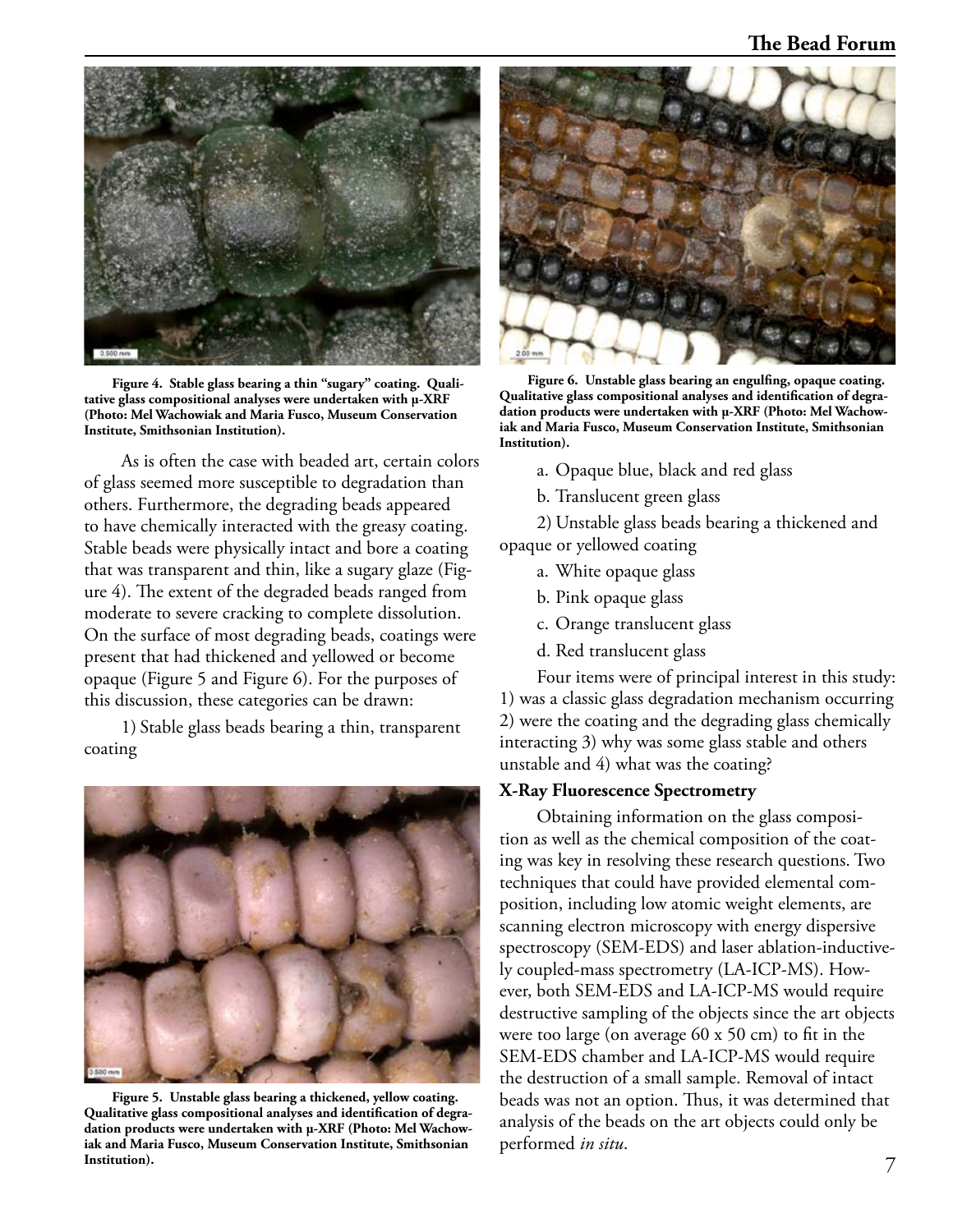X-ray fluorescence (XRF) spectrometry, a widely used and versatile technique, is well suited for *in situ*, non-invasive elemental analysis. Although it is difficult or impossible to accurately measure by XRF many of the low atomic weight elements (e.g., Na, Mg, Al, Si) that are easily quantified by SEM-EDS, XRF is better than SEM for measurement of many of the higher atomic weights elements (e.g., Mn, Fe, Co, Ni, Cu, Zn, As, Rb, Sr, Zr, etc.). Consequently, it was believed that the XRF spectrometry could be used to address or at least shed light on this particular study without destructive sampling of the beads.

An XRF spectrometer uses primary radiation from an X-ray tube or radioactive source to excite secondary emissions (i.e., the *fluorescence*) from a sample. The energy of the emitted X-rays is characteristic for each element. This technique can be used for qualitative assessment of complex mixtures. The intensity of the characteristic X-ray peak is related to the concentration of the corresponding element in the sample. After appropriate calibration with standards, quantitative analysis of samples for many elements can be made. Limit of detection, depending on the given element and sample matrix, can be as low as a few partsper-million (ppm). Typically, XRF spectrometry can simultaneously analyze elements with atomic numbers of 11 (sodium) and higher.

The instrument used for analysis of the beads was Bruker AXS ARTAX 800 micro-XRF spectrometer. The instrument is tripod-mounted and the X-ray tube and detector are mounted on an extended "arm" that allow all portions of the object to be accessed with no disruption to the object. All analyses were nondestructive and non-invasive (e.g., non-contact with the object) to the object. The Bruker micro-XRF is equipped with a molybdenum target poly-capillary lens. The X-ray tube has ca. 80 µm spatial resolution. The X-ray detector is a silicon drift detector with a 10  $mm<sup>2</sup>$  active area and energy resolution of ca. 142 eV for the Mn K $\alpha$  at 100 kcps. Each area was analyzed at 50 kV and 600µA for a live-time count of 30 seconds. As discussed above, XRF can measure higher atomic weight elements. As such, the Bruker micro-XRF could measure elements in the glass and the surface coatings. Such analyses have potential to contribute to an understanding of the glass composition in stable and unstable beads and the chemical composition of the surface coating. As these analyses progressed, additional applications of the XRF became apparent. The discussion that follows will focus on the XRF's utility in these three areas which contributed to resolution of the research questions core to the project.

## **Limitations and advantages of** *in situ* **micro-XRF analysis of glass beads**

Micro-XRF spectrometry has many applications in the study of glass in general and glass beads on ethnographic objects in particular. XRF is a surface analytical technique. As such, analytical results are often qualitative since the density of a sample's matrix affects the absorption of X-rays of the photon that are emitted. The generation of quantitative data, such as percent weight compositions of component elements, requires calibration of the spectrometer with matrixmatched standards, i.e., reference materials similar to the sample in both physical geometry and elemental composition. Although glass standards are readily available for creating empirical calibrations, it is much more difficult to obtain (or manufacture) standards that could be used to quantify data for the coated areas of the objects. Within the scope of this study, obtaining or making appropriate reference standards was not possible, thus only qualitative data are reported.

Another disadvantage to XRF is its limits of detection for lower mass elements. To be detectable, elements must be high enough in atomic weight and in concentration for that given element in that specific matrix. The measurement of important glass components such as sodium and magnesium (low atomic weight elements) is possible when the sample is under vacuum or the area between the sample and the X-ray detector are purged with helium. However, even when it is possible to measure sodium and magnesium, the detection limits and analytical precision for these elements is less than optimal. In the case of the Ndebele objects analyzed, the identification of sodium (present in soda glass) cannot be confirmed by XRF, but given that sodium occurs almost without exception in all man-made glass, it is safe to assume sodium is present in the Ndebele beads.

Despite the limitation of XRF for measuring some elements, there are still many advantages to this non-destructive technique that outweigh other analytical approaches. Often elemental identification and qualitative data are enough to answer most research queries. By looking at the counts at a specific X-ray energy associated to the element of interest, concentrations can be categorized as a major, minor or trace amount. For unstable or deteriorating glass,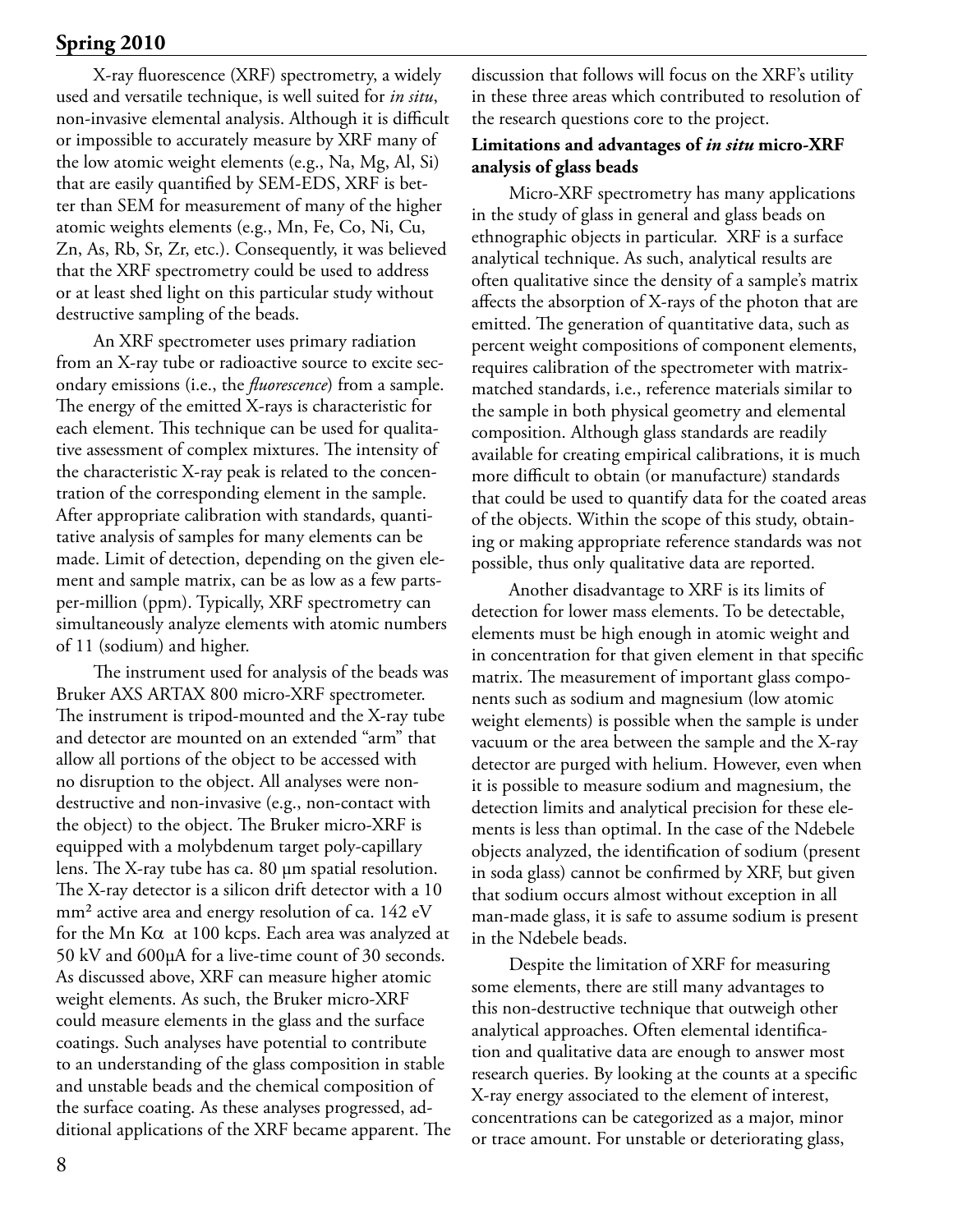this information can be enough to identify important components of the glass, such as what flux material was used. In addition to flux, XRF can also detect the presence of additives such as inorganic colorants, colorant modifiers or enhancers and fining agents (added to reduce bubbles in the molten mix). XRF can also identify most high atomic weight elements in degradation products on the surface of glass or indigenous or museum treatment coatings when such matter can be sampled. For all applications, XRF provides information on high atomic weight elements present which aids in predicting a sample's identity at a compound level.

The materials identification provided by XRF is useful not only for art historical or conservation research, but also can identify health and safety issues related to a given ethnographic object. As ethnographic art is often composed of mixed organic materials attractive to pests, they often have been treated with pesticides, many of which are toxic heavy metals that can be harmful to those who handle the contaminated objects. Documentation of pesticide treatment is often scarce for a particular object. XRF spectrometry can be employed to identify the presence of heavy metalcontaining pesticides (e.g. mercury, arsenic and lead). With this information, the object can be identified as

contaminated and require proper precautions to be taken (warning signs, appropriate personal protective equipment). A limitation to the use of XRF spectrometry in the identification of pesticides is it is useful only in detecting heavy metal-containing pesticides, not organic pesticides such as naphthalene and dichlorodiphenyltrichloroethane (DDT). The absence of heavy metals does not mean the object is free of harmful organic pesticides.

# **XRF Results of 11 Ndebele Art Objects**

#### **Qualitative Glass Composition Analyses**

XRF analysis proved useful in determining the glass type of eleven representative Ndebele objects. This study set represented an array of object types and production period. Between twelve and fifty beads on each object were analyzed for glass composition and findings were very consistent for all objects. Quantitative compositional analyses were not possible as comparative glass standards were not available.

Translucent glass (green, red and orange) was determined to be alkali glass, due to the absence of other elements related to flux materials that could be detected with this XRF setup (e.g., lead). Since it was not possible to measure sodium, it was not possible



**Figure 7. XRF spectra comparing composition of opaque pink (upper red spectra) and red translucent (lower green spectra) glass beads, highlighting lead levels indicated by the L-Beta lead peaks at 12.61 keV. Opaque pink glass registers 586,917 counts (pulses); the red translucent glass registers only 6847 counts.**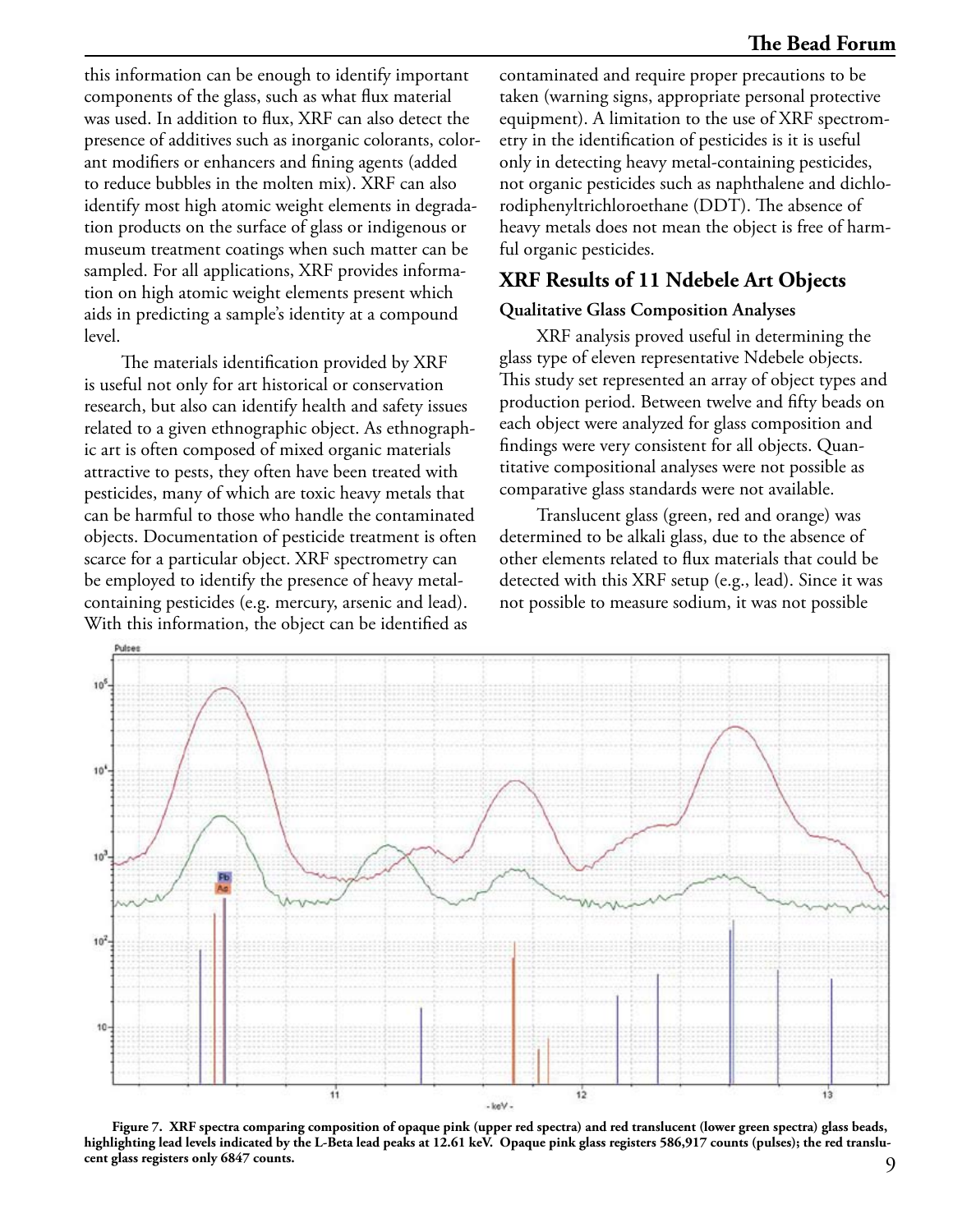to confirm if the glass was soda or potash glass. XRF results indicated that the opaque white, pink and blue glasses studied were lead glass. At first, these findings were revisited as the presence of heavy elements such as lead may prevent x-rays of lighter weight elements from reaching the X-ray detector, skewing the results so that it appeared there was more lead in the bead than there actually was. However, this phenomenon was disregarded after comparing the XRF lead peaks for these beads, often 70 times higher than that of other opaque and translucent glass studied (Figure 7). The presence of alkali glass and lead glass is consistent with other studies. In the literature most often consulted by ethnographic conservators, trade beads are spoken of as being strictly soda or potash glass and broader consultations in the archaeological and historical research literature reveal that lead glass trade beads were also in historic use (Burgess and Dussubieux 2007; Ross 1990).

XRF was also very useful in detecting inorganic elements likely added in oxide form as colorants, fining agents or colorant modifiers. Titanium was present in most of the glass beads analyzed; its use was likely to bring out or slightly modify the colorants present in the glass (Weyl 1959). Colorants for the different glass beads were consistent despite the difference in object type and production period. Cobalt was used as the colorant in blue opaque glass, manganese possibly combined with copper in black glass, cadmium and selenium in red and orange translucent glass, and chromium and copper in green translucent glass.

The colorant for the white and the pink glass could not be identified but both glasses shared comparably high levels of arsenic as compared to other glass. Arsenic is often added as a fining agent to make the molten mix less bubbly, and results in a glass that is smoother in appearance. Arsenic is also used to eliminate colored iron impurities in source quartz and as a color stabilizer in the production of pink glass colored with selenium. Here its function is as an oxygen buffer in the furnace since slight fluctuations in oxygen levels could alter glass color especially when cullet is used (Weyl 1959).

Red and orange translucent glass had high zinc levels as compared to opaque and other translucent glass. Zinc is often added not just to impart brilliance to glass but also combined in high concentrations with selenium and cadmium sulfide to produce a range of oranges and reds (Weyl 1959). These findings were of

particular interest as the presence of these glass additives correlated with the stability of the glass. Details of this aspect of the study will be published at a later date.

## **Analysis of Coating Found on Glass Beads**

Given the generally accepted understanding of glass degradation mechanisms, it was likely that the unstable glass beads would have alkali salts on their surface (Clark, Pantano and Hench 1979; Davison and Newton 2003; Koob 2006; Römich 1999). Fourier transform infrared spectroscopy (FTIR) analyses of removed samples of the coating on the degraded glass indicated they were pure salts, more specifically, fatty acid salts. Complementary XRF analyses detected the presence of potassium, calcium, lead and zinc in these coatings. This indicated the fatty acid was chemically combined with potassium, calcium, lead or zinc, forming potassium, calcium, lead or zinc fatty acid salts on the glass surface (Figure 8). Glass compositional analyses confirmed that potassium, calcium, lead and zinc were all components of the underlying glass, supporting understood degradation mechanisms whereby glass components migrate to the surface.

# **Identification of Heavy Metal Pesticides using XRF Spectrometry**

XRF proved useful in assessing health and safety threats presented by these Ndebele objects. While the objects had not been treated with inorganic or organic pesticides to our knowledge, their previous treatment with such chemicals was quite possible. Leather and cotton substrates of all study objects were analyzed at several points. No arsenic, mercury or lead was detected in any of the objects, thus no heavy metal pesticides were used, although the presence of organic pesticides cannot be ruled out.

## **Conclusion**

As noted previously, four matters were of principal interest in this study: 1) was a classic glass degradation mechanism occurring 2) were the coating and the degrading glass chemically interacting 3) why was some glass stable and others unstable and 4) what was the coating? XRF analyses proved useful in providing data which resolved certain research queries and partially resolved others.

An understanding of the composition of these glass beads was achieved which shed light on the greater susceptibility of certain glass. While exact weight percentages of each component oxide were not obtained, qualitative analyses were enough to indicate the type of glass present – either lead or alkali glass.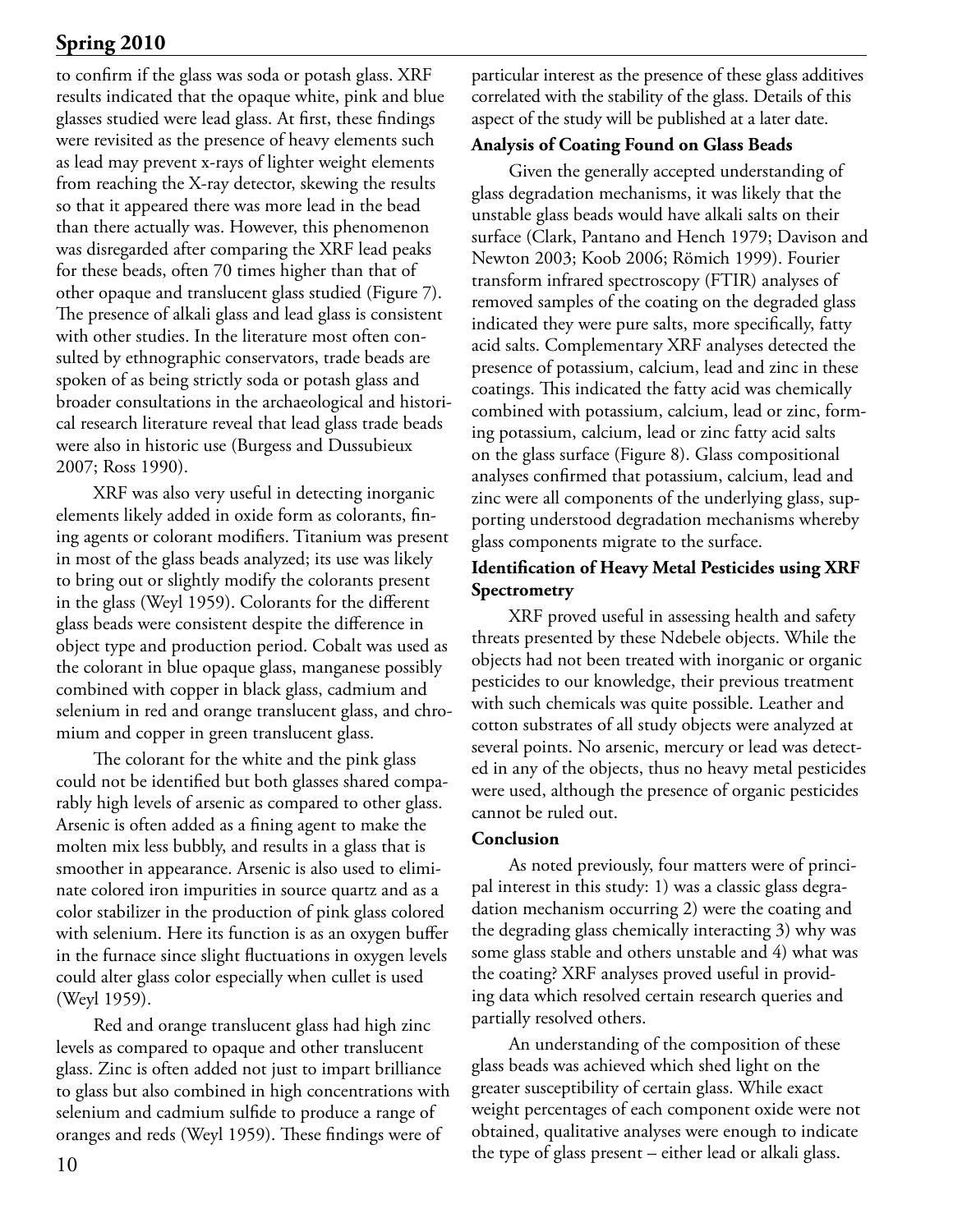

**Figure 8. XRF spectra showing analysis of greasy coating removed from the surface of a degrading pink bead. Upper red spectra is the reading of the coating, the lower green spectra is the reading of the foil substrate on which the sample is collected. Areas where the upper red peaks (coating) rise above the green peaks (foil) show the presence of these elements in the coating. Here potassium, zinc and perhaps a little lead are detected within the greasy coating***.*

Information was obtained on colorants and other additives used; the presence of these additives seemed to correlate with the stability of the glass, which will be described in a publication at a later date.

XRF spectrometry was also a good complementary technique with FTIR spectroscopy in characterizing the interaction of the greasy coating with the degrading glass surface. FTIR analysis provided the organic component (fatty acid) and the XRF analysis provided the cation metal that is bound to the fatty acid. These XRF analyses helped resolve the other three research questions: identification of the greasy coating, indication of whether a classic glass degradation mechanism was underway, and indication of whether the glass and the coating were chemically interacting.

Finally, XRF was useful in ruling out toxic heavy metals as a health and safety concern for these objects. This was not originally a central research question but was useful information to obtain on behalf of these researchers and the NMAfA.

#### **Acknowledgements**

Financial support for this study was generously provided by the Samuel H. Kress Foundation and the National Museum of African Art, Smithsonian Insti-

tution. Advisement, analysis and image procurement were kindly provided by Stephen P. Mellor, Stephanie Hornbeck, Bryna Freyer, Janet Stanley, Amy Staples and Franko Khoury of the National Museum of African Art and Jennifer Giaccai, Odile Madden and Mel Wachowiak of the Museum Conservation Institute, Smithsonian Institution. Editorial assistance in the production of this paper was kindly provided by Catherine McLean, Frank Preusser and Charlotte Eng of the Los Angeles County Museum of Art.

#### **References**

#### **Burgess, Laurie E., and Laure Dussubieux**

2007 Chemical Composition of Late 18th- and 19-Century Glass Beads from Western North America: Clues to Sourcing Beads. *Beads: Journal of the Society of Bead Researchers*, 19:58-73.

#### **Carey, Margaret**

1986 *Beads and Beadwork of West and Central Africa.* Shire Ethnography, Princes Risborough.

#### **Carroll, Scott, and Kelly McHugh**

2001 Material Characterisation of Glass Disease on Beaded Ethnographic Artefacts from the Collec-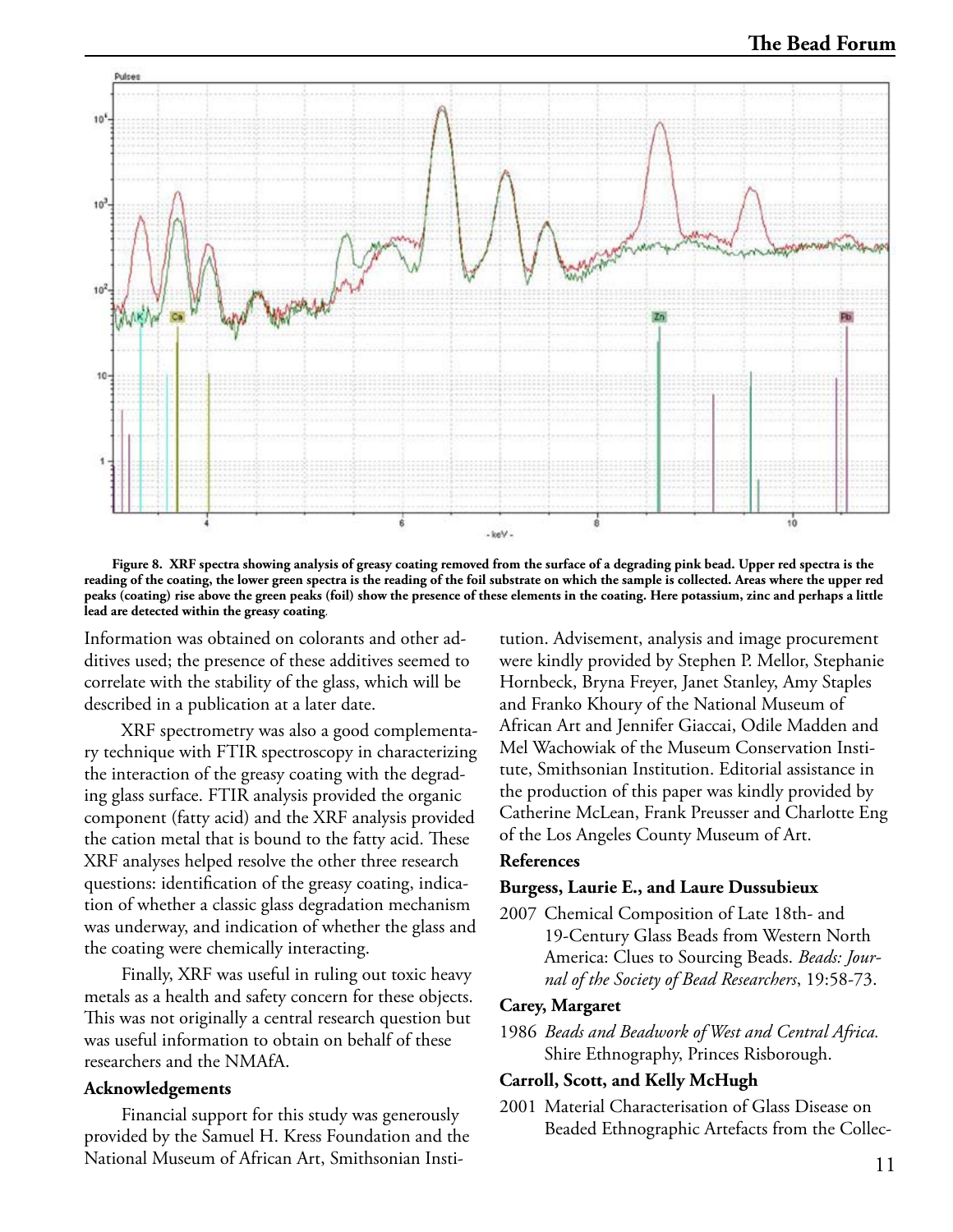tion of the National Museum of the American Indian. In *Ethnographic Beadwork*, edited by Margot Wright, pp. 27-38. Archetype Publications Ltd., London.

# **Clark, David, Carlo Pantano, and Larry Hench**

1979 *Corrosion of Glass.* Books for Industry and the Glass Industry, Division of Magazines for Industry, Inc., New York.

# **Davison, Sandra, and Roy Newton**

2003 *Conservation and Restoration of Glass.* Butterworth-Heinemann, London.

# **Fenn, Julia**

1987 *Deterioration of Glass Trade Beads in Contact with Skin and Leather or Glass Beads in Soapy Bubble.* ICOM Committee for Conservation: 8th Triennial Meeting, Preprints. 1:195-197. Sydney, Australia

# **Koob, Stephen**

2006 *Conservation and Care of Glass Objects.* Archetype, London.

# **Kunicki-Goldfinger, Jerzy**

2008 Unstable Historic Glass: Symptoms, Causes, Mechanisms and Conservation. *Reviews in Conservation*. 9:47-60.

# **Labelle, Marie-Louise**

2005 *Beads of Life: Eastern and Southern African Beadwork from Canadian Collections.* Mercury Series, Cultural Studies Paper 78. Canadian Museum of Civilization, Ottawa.

# **Lougheed, Sandra**

1986 The Deterioration of Glass Beads on Ethnographic Objects: Symptoms and Conservation. In *Symposium 86. The Care and Preservation of Ethnological Materials*, pp. 109-113. Canadian Conservation Institute, Ottawa.

# **Northern, Tamara**

1985 *The Sign of the Leopard: Beaded Art of Cameroon.* University of Connecticut, Storrs.

# **Römich, Hannelore**

1999 Historic Glass and its Interaction with the Environment*.* In*The Conservation of Glass and Ceramics: Research, Practice and Training*, edited by Norman H. Tennent, pp. 5-14. James and James, London.

# **Ross, Lester**

1990 Trade Beads from Hudson's Bay Company Fort Vancouver (1829-1860)*. Beads: Journal of the Society of Bead Researchers*, 2:29-67.

# **Sirois, P.J.**

1999 The Deterioration of Glass Trade Beads from Canadian Ethnographic and Textile Collections. In*The Conservation of Glass and Ceramics: Research, Practice and Training*, edited by Norman H. Tennent, pp 84-95. James and James, London.

# **Weyl, Woldemar**

1959 *Coloured Glasses.* Dawson's of Pall Mall, London.

Maria Fusco

Andrew W. Mellon Conservation Fellow TEXTILE CONSERVATION Los Angeles County Museum of Art 5905 Wilshire Blvd. Los Angeles, CA 90036 (323) 857-6169 mfusco@lacma.org

ROBERT J. SPEAKMAN HEAD OF TECHNICAL STUDIES Museum Conservation Institute Museum Support Center Smithsonian Institution 4210 Silver Hill Road SUITLAND, MD 20746 speakmanj@si.edu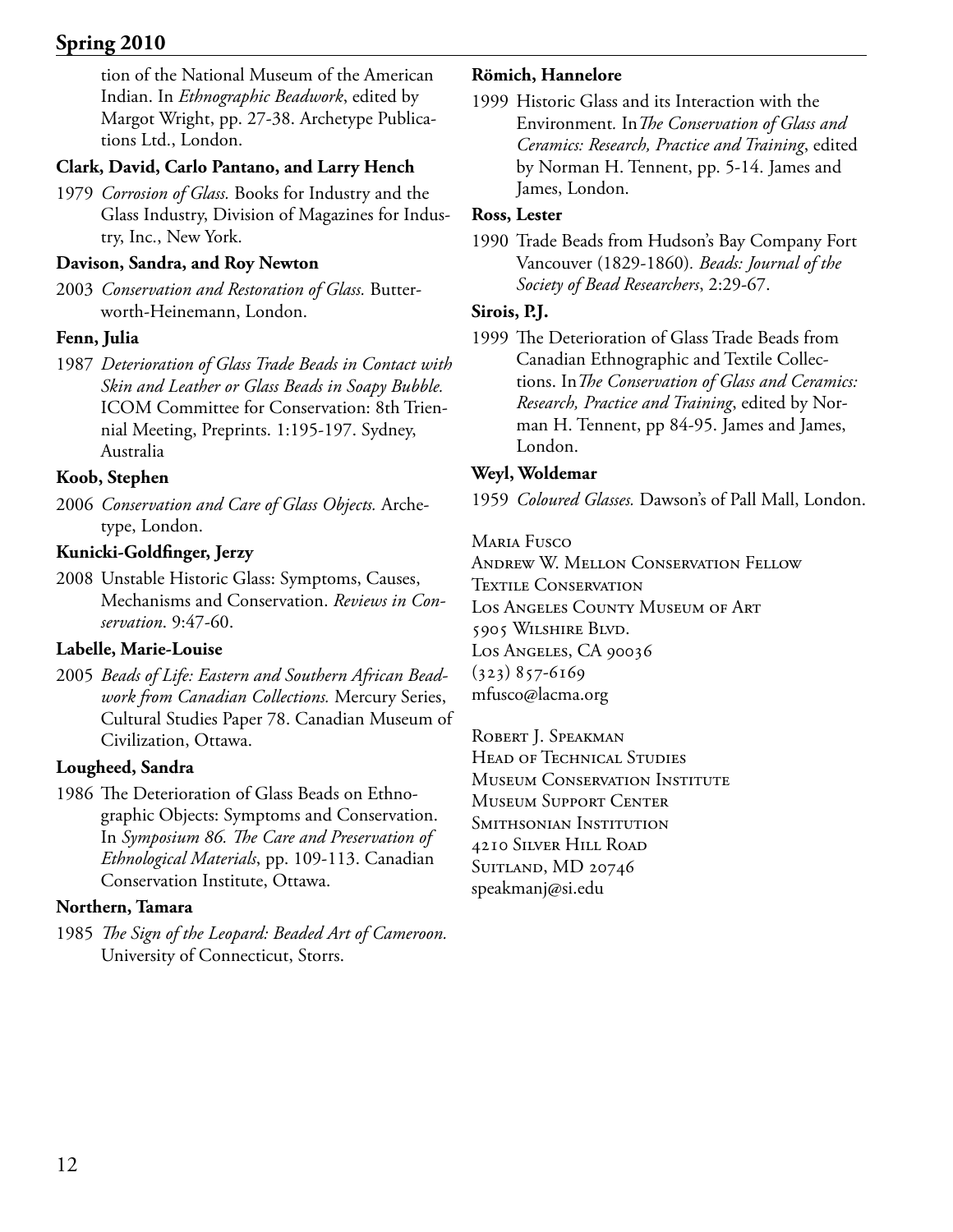# **Exhibitions and Conferences**

#### **Online Exhibits**

*Between the Beads: Reading African Beadwork* is an online exhibit at the Harn Museum of Art at the University of Florida. The exhibit highlights beaded African objects from the museum's collection and from private collections as well: http://www.harn.ufl.edu/beadwork/

#### $c_{2}$

*Made of Thunder, Made of Glass: American Indian Beadwork of the Northeast* is online at www.gerrybiron. com and features beaded pouches from eastern North America and many photographs showing Euro-American use of these objects.

#### $c<sub>2</sub>$

#### **Viking Beads**

Torben Sode is curating a glass bead exhibit in Denmark at the Moesgaard Museum near Aarhus. The exhibit features both archaeological and ethnographic glass beads and beadwork and will run from May 15 to August 15, 2010.

According to Sode, Ribe, the oldest town in Denmark, is celebrating its 1300th anniversary. The museum in Ribe is exhibiting Viking glass beads that date from 710 to 850. The nearby Viking Centre is reproducing modern versions of Viking beads using small, clay, domed furnaces, which are believed to have been used by the Vikings.

### **2nd Annual Iroquois Bead Conference**

Plans are in the works for the Second Annual Iroquois Bead Conference slated for September 25-26, 2010, to be held at the Seneca Allegany Administration Building in Seneca, New York, in conjunction with the Seneca Iroquois National Museum. Presentations and panel discussions regarding the art and beauty of Iroquois beadwork will fill out the two-day agenda. Activities for the weekend will include viewing a Seneca beadwork exhibit at the museum. For information, contact Dolores Elliot: dolores@stny.rr.com.

# **Selected Publications/Other Media**

#### **Blakney-Bailey, Jane Ann**

2008- An Analysis of Seminole Artifacts from the 2009Paynes Town Site (8AL366), Alachua County, Florida. *Florida Anthropologist* 61(3-4):167-187.

The article describes and illustrates silver and glass beads from a site occupied from 1790-1812.

#### $c \wedge$

# **Bowsher, Julian, and Pat Miller**

2009 *The Rose and the Globe: Playhouses of Shakespeare's Bankside, Southwark: excavations 1988-91*, published by Museum of London Archaeology (hardback 172 pp) £26.00.

For a description see: http://www.shaksper.net/ archives/2009/0581.html. The finds include 250+ beads, primarily glass but also bone, amber and seed pearls dating to the sixteenth and seventeenth centuries.

#### $c<sub>2</sub>$

**Shinde, Vasant, Shreekant Jadhav, Prabodh Shirvalkar, Amol Kulkarni, Abhijit Dandekar, Shrikant Ganvir, P.P. Joglekar, Girish Mandke,** 

# **Arati Deshpande-Mukherjee, Sushama G. Deo, S.N. Rajagura, M.D. Kajale and Satish Naik.**

2008 A Report on the Recent Archaeological Investigations at Junnar, Maharashtra (2005-2007). *Bulletin of the Deccan College Post-Graduate and Research Institute* 66-67:113-159. Deccan College, Pune, India.

Beads made from stone, shell, faience, gold and glass were recovered from archaeological excavations at Junnar, Maharashtra, India.

#### $c_{\Omega}$

## **Shugar, Aaron N., and Aeriel O'Connor**

2008 The Analysis of 18th-Century Glass Beads from Fort Niagara: Insight into Compositional Variation and Manufacturing Techniques. *Northeast Historical Archaeology* 37:58-68*.*

#### $\mathcal{C}$

## **Simak, Evelyn, and Carl Dreibelbis**

2010 *African Beads: Jewels of a Continent*, Africa Direct, Denver, Colorado.